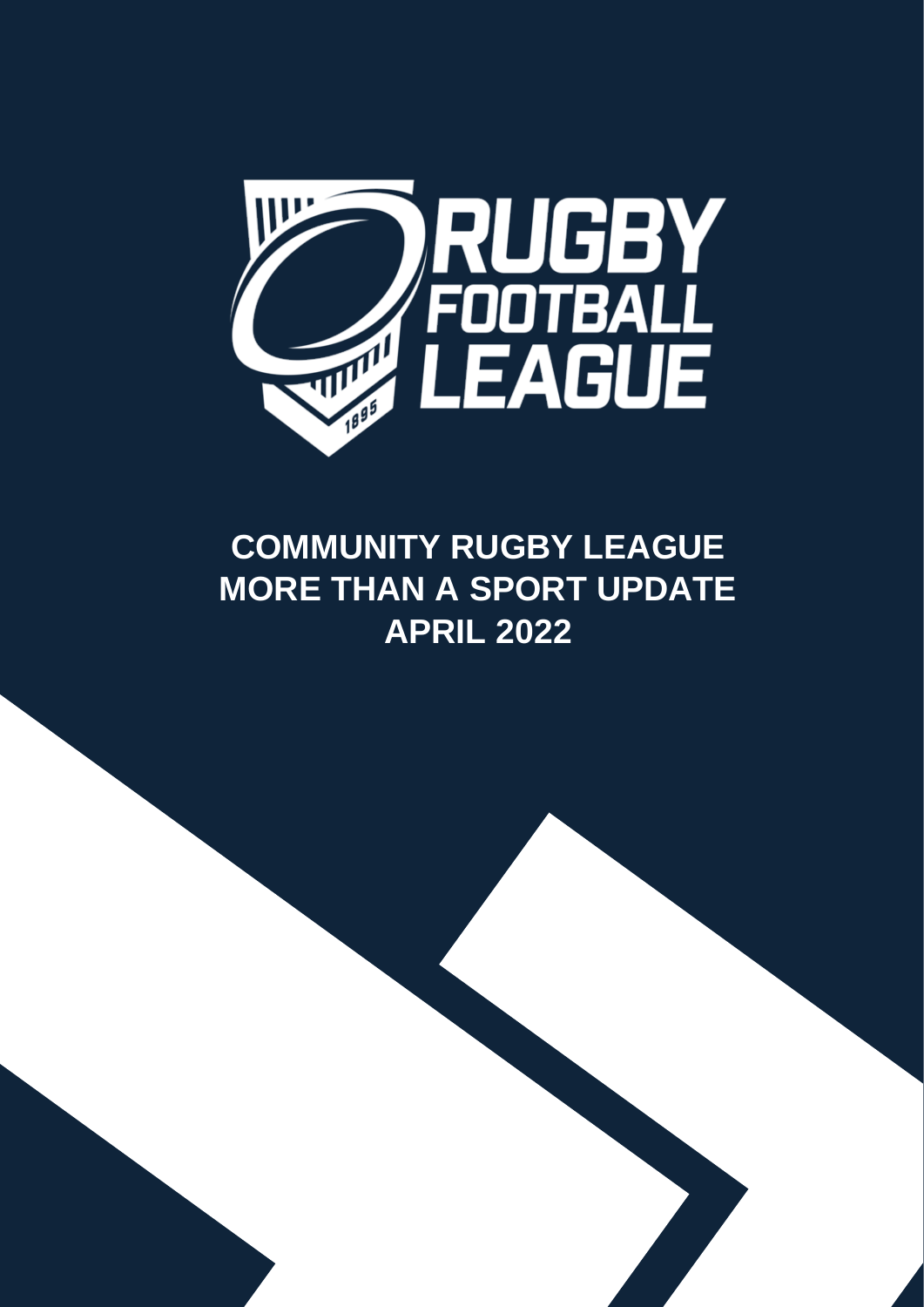



## **THE RUGBY FOOTBALL LEAGUE**

## **COMMUNITY RUGBY LEAGUE – MORE THAN A SPORT UPDATE**

## **APRIL 2022**

# **1. INTRODUCTION**

The intention is to provide a comprehensive update including activities undertaken by the Development and Community Game Delivery Team which contribute to the RFL's Community Strategy and Vision 2022-2030. In addition, we will update on relevant Talent programmes and work undertaken by the Match Officials' Department.

# **2. COMMUNITY RL STRATEGY & VISION 22-30**

The Community Strategy is now available on the RFL website and can be found [HERE.](http://staging.rugby-league.com/uploads/docs/Community%20Strategy%202021.pdf)

This includes a focus on three key areas: -

- ➢ Supporting our **Core Community** game participants and clubs
- ➢ Delivering broad and flexible pathways in **Education**
- ➢ Tackling Inequalities and having a positive **Social Impact**

When relevant there will be updates in terms of **Communication, Digitisation and Insight** which underpin the work in the three key areas outlined above.

Our partnership with Sport England is instrumental in enabling us to achieve our strategic outcomes. We receive considerable support from them, not only financial but also in terms of specialist support, shared learnings, insight etc. We were therefore delighted to announce at the beginning of the month that the RFL will receive an investment of £11.9m of Funding over the next five years. For further information please see [HERE.](https://www.rugby-league.com/article/36763/rfl-one-of-first-to-benefit-from-new-sport-england-funding-model)

We are also pleased to announce the appointment of Jodie Cunningham of St Helens RLFC and England, and current Woman of Steel, as the National Women and Girls Development Manager. Jodie is one of several new staff who are joining the Development Team over the coming weeks as restructuring takes place to ensure we can deliver the new strategy. Staffing structure and strategic frameworks will be included in the next update.

## **Core Community**

The Community Game provides the foundation on which the sport is built. Our priorities are to ensure growth through sustainable clubs and foundations, offer targeted initiatives, and provide appropriate and flexible playing opportunities.

Player retention is key to our ability to grow. To achieve this our ambition is to deliver culture change, improving our environments, and ensuring we are player centred.

## **Sustain, Grow, Develop, Flexibility and Govern**

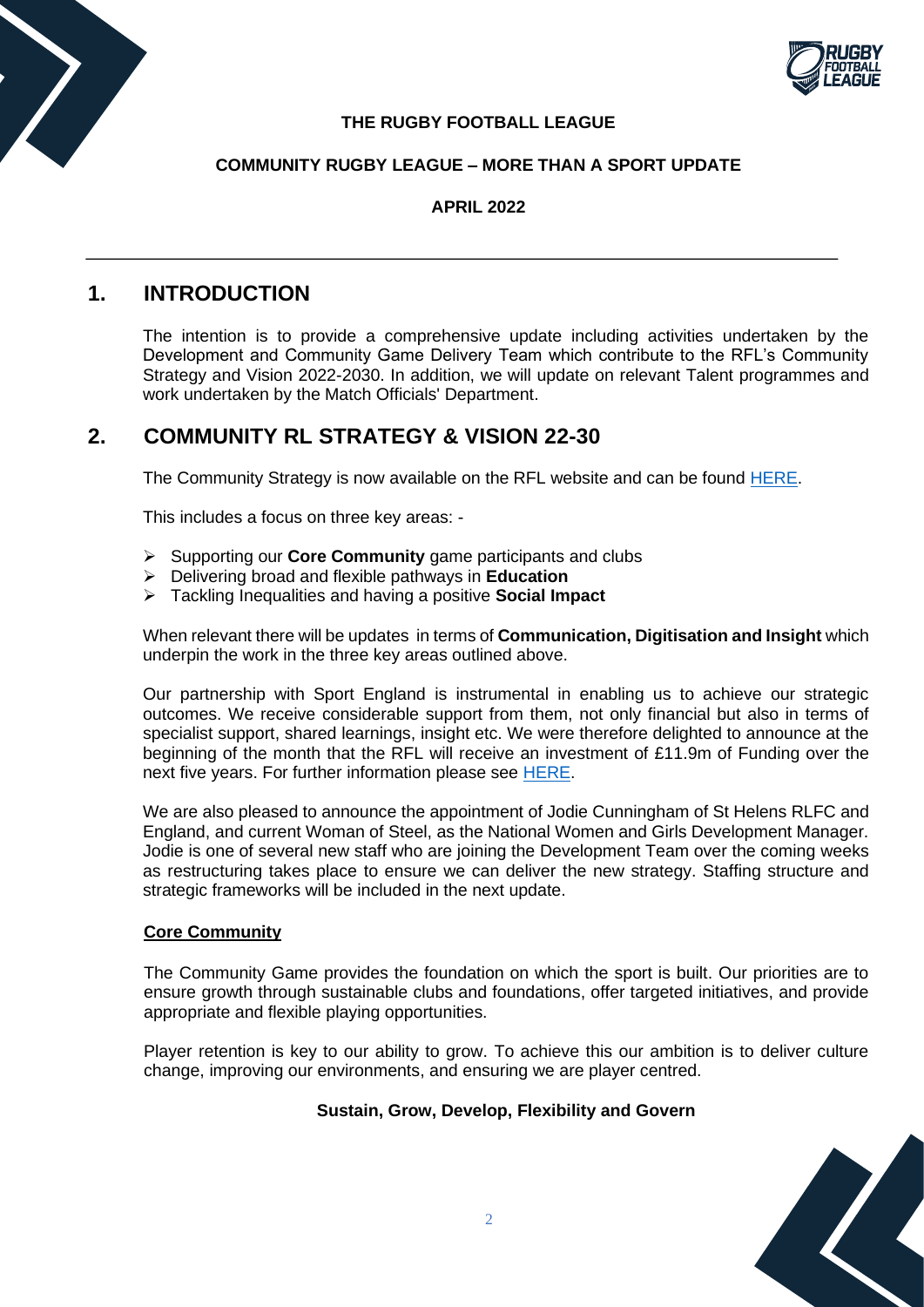

**Sustain** – Supporting Clubs, Foundations and RFL to become more sustainable.

## **Sky Try**

The Sky Try Programme has concluded. Work has been ongoing with Club Foundations throughout the last cycle to mitigate against the loss of Sky Try and generate additional revenue streams. Many Foundations have successfully introduced schools' programmes funded through alternative means.

## **Tackling Inequalities Fund (TIF)**

The RFL secured a total of £300,000 from Sport England's Tackling Inequalities Fund. This fund is to support priority audiences and community clubs return to play after the Pandemic.

During phase one in 2020, the £150,000 budget was awarded to community clubs in the most deprived areas of the country, and Wheelchair RL Clubs. A total of 101 clubs were invited to complete an application. Phase two is in progress and the £150,000 budget focuses on Women & Girl's RL, PDRL, LDRL, smaller clubs who are in a deprived area, and clubs who have players travelling from deprived areas. Over 100 clubs have been invited to apply for Phase 2 funding so far with £70,000 worth of grants to be awarded by September 2022.

The Tackling Inequalities Fund has now evolved into the Together Fund which will run until March 2023 and further opportunities to secure funding will be considered.

## **Rugby League Survival Fund**

The fund closed for new applications on  $18<sup>th</sup>$  March, with the remaining grants to be awarded before the end of March 2022. All community clubs were invited to apply as well as Foundations delivering women's teams, wheelchair teams, PDRL and LDRL teams. The aim of the fund was to ensure groups disproportionately affected by the pandemic were supported and able to return.

Once all applications have been considered it is anticipated £1.45m of awards will have been made to around 200 clubs. However, work will be required in terms of monitoring, reporting, and evaluating the allocations.

### **CreatedBy Funding**

Whilst the window for large grant applications has closed the opportunity to secure a small grant of up to £15,000 remains. The RLWC CreatedBy online portal reopens on 4<sup>th</sup> April 2022 and the Development Team will once again be involved in administering applications. A further £300,000 remains within the fund to be distributed.

### **OuRLeague Active**

The Community Game Delivery Team and colleagues across the organisation have worked tirelessly over the past two months to ensure that people were able not only to register but also to join OuRLeague Active. Most participants are paying the membership fee at the point of registration however there are several Clubs (112) that have opted to pay for their players' fees.

We have just announced our second monthly prize draw winners that see not only individual adult, and youth and junior players winning prizes, but also a community club receiving a prize which include "money can't buy" activities such as a coaching session with a coach of their choice.

Early registration data indicates there has been no adverse effect on numbers of active participants following the introduction of the scheme.

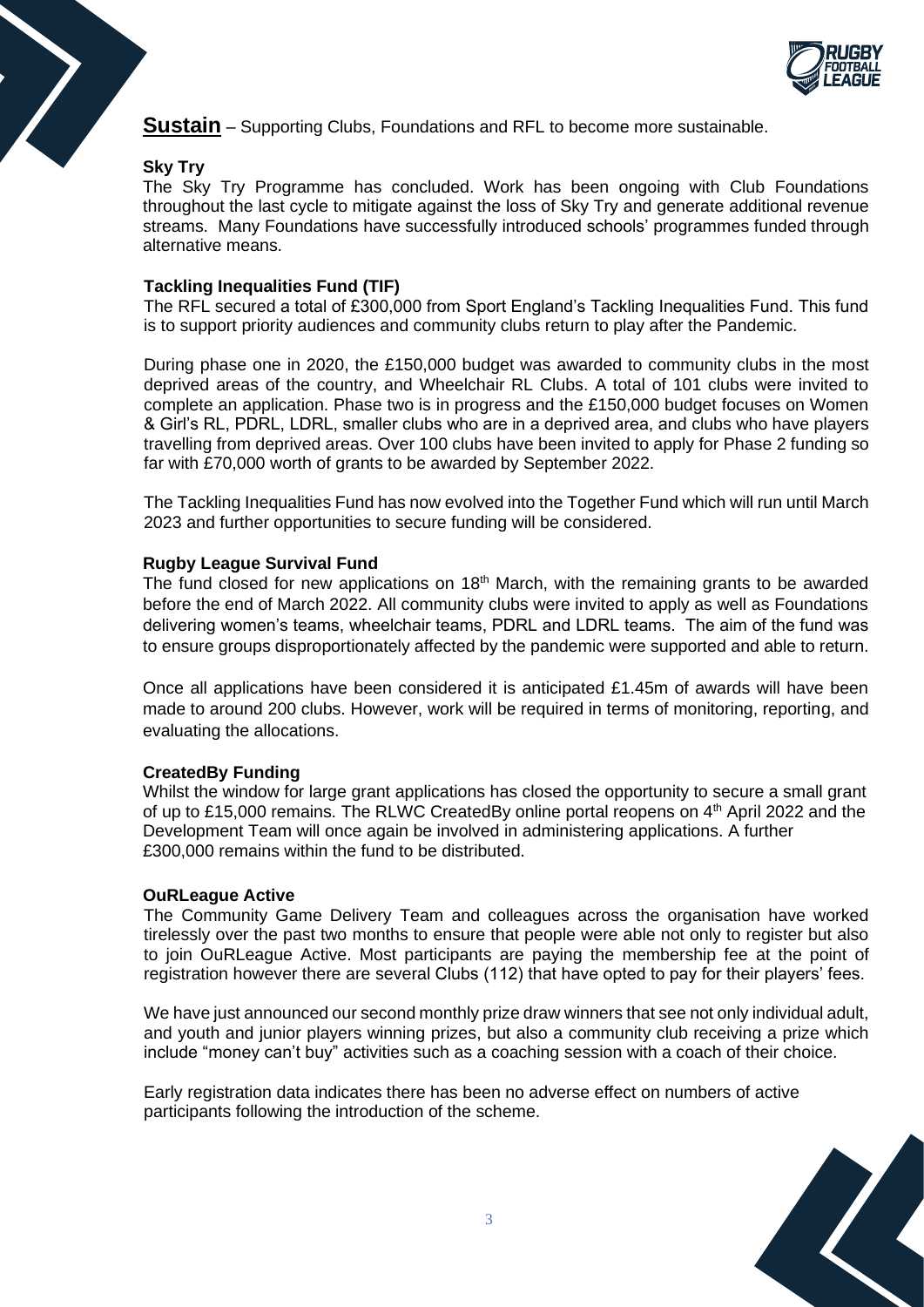

## **Play Fund Win – Community Game Raffle**

We will once again be partnering with Play Fund Win to give community clubs the opportunity to fundraise to help generate an additional source of revenue. Over £300,000 was raised last year with this year's target set at £1m. 70% of all entry fees go directly to the community club or foundation with the remaining 30% used to build up the prize pot and cover administration costs. Those taking part have two chances to win through a main draw and specific club jackpot. There will also be some 'money can't buy experiences' including the opportunity to spend the day with an England Team as they prepare for this autumn's RLWC2021.

## **Club Support**

The RFL Safe Club and best practice guides are in place. Community Clubs will be able to access these valuable resources on the Club Matters website. They will assist development through the provision of toolkits, templates, and online learning modules. Working in conjunction with Club Matters will allow additional support tailored to each club's size and needs. Rolling out the Club Accreditation process will be a focus for the Development Team after RLWC2021.

We continue to work with clubs to produce Club Health Checks with the aim of assessing and providing recommendations for club management rather than playing activities. Such Health Checks assist with collection of data around club tenure, organisational structures governance and legal status. Health Checks not only identify areas where support maybe required but also assists the RFL in securing additional funding to support clubs and target it effectively.

## **Foundation Support**

The Foundations continue to be key partners and stakeholders within the sport. Recently we met with Foundations for the first time since the pandemic. Key agenda items included an overview of the recently confirmed Sport England investment and RFL Community Strategy. We also outlined plans for 'InspiredBy' our campaign to drive recruitment linked to the RLWC2021 and how we could work together to support growth of the game.

**Grow –** Update on our targeted growth approach driven through Regional, Local and Club Development Plans with a focus on the following key Target Growth Initiatives:

- ➢ Player Development Leagues
- ➢ Customer Centric Competitions
- ➢ Women's Super League & Women and Girls Community Game

### **Area Development Plans**

We are currently working with 25 Foundations and partners to deliver local development plans. These plans are spread across the country from Barrow & Newcastle in the North to London Broncos and London Skolars in the South. Work is also ongoing in Cornwall to support new activity, as well as Liverpool, Sheffield, Doncaster, Lancashire, Preston and across Greater Manchester. These plans focus on new participants within community, education, inclusion, and social environments. The emphasis is on targeting growth in new and existing clubs, the women and girls' game, and player development leagues thus ensuring we represent the diverse communities in which we work.

### **England Community Lions**

Selection has taken place for the Lions U19 team who will represent England in the European Championship in Italy later in the year. Development days have taken place across the regions with a final selection day recently to pick a train-on squad. Work is also underway with the U16's who will play Wales and Scotland, and U17's who will host a French regional team in late October / early November. As well as playing they will also watch the French Men's, Women's, and Wheelchair teams in the RLWC2021.

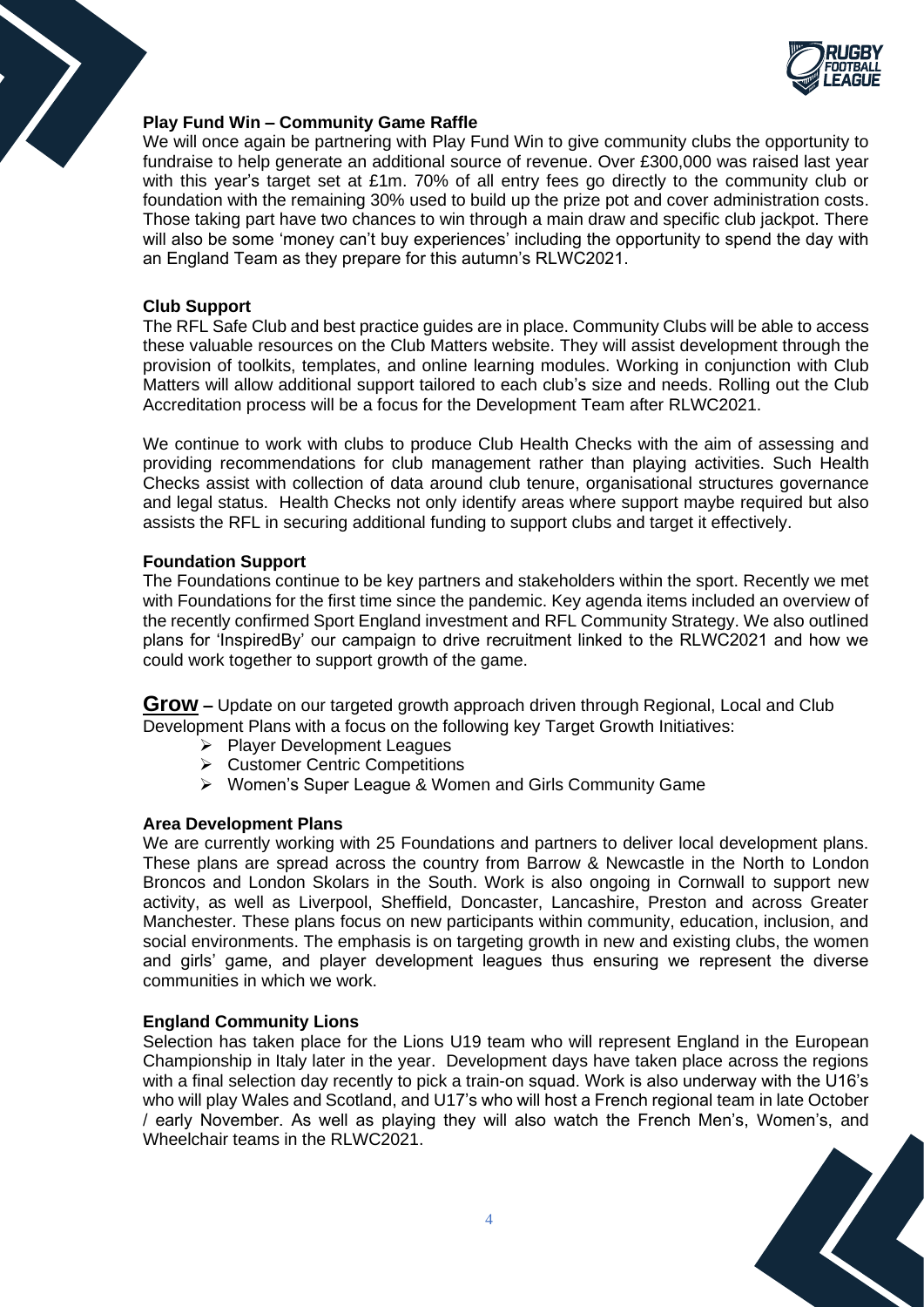

The PDRL team will compete in the Festival of World Cups in November and work is currently ongoing with classification and selection days ahead of the event.

The Women's team will host Ireland in early November, the day before both teams go and watch England Men and England Women in the RLWC2021.

England Universities (Men) will compete in the Presidents Cup prior to participating in the Student Four Nations which will be held in Galway, Ireland in June. The England Colleges (Women) will participate in the Women's Presidents Cup competition.

#### **RLWC Maximisation**

A key focus throughout 2022 will be to ensure the community game maximises the significant opportunity presented by holding three World Cups on home soil. Utilising the 'Inspired By' hashtag, a campaign and programme of activity is planned to ensure potential new participants are inspired to play Rugby League and have opportunities to do so both before, during and after the tournament.

A co-ordinated approach across Clubs, Leagues, Foundations, Schools and other key stakeholders should result in the largest ever rugby league recruitment drive linked to RLWC2021 activity. Further updates will follow.

#### **Player Development Leagues**

Pre-season meetings have taken place with the Greater Manchester Development League and the Midlands Junior League. After two Covid disrupted seasons, both are looking to include more opportunities in 2022.The number of new clubs and teams continuing to grow. We will support the All Golds to facilitate the West of England junior playing offer in 2022.

In addition, new PDLs in Lancashire, as well as and Girls Development Hubs will be the seeds for new development leagues in Cumbria, the South West and London.

Work will start over the next quarter to integrate more player and coach development opportunities into the calendars of the established leagues.

#### **Girls RL**

There are more clubs, teams, players, and competitions than ever before for the 2022 season.

53 Clubs 116 Teams

Currently the number of players registered is 1624: more than in the whole of 2019. We are confident that we will exceed the 2021 figure of 2196.

The Girls' League will run at the following age groups U11's, 12's, 13's, 14's, and 16's.

The National Premier Divisions at U14 and U16 should prove competitive. We will also run regional divisions beneath these. There will also be development leagues for new and emerging teams to facilitate fixtures at an appropriate level.

### **Women's RL**

Again, more teams and clubs are participating in the 2022 competition.

34 Clubs will participate in the Women's Northern Competitions. More teams have signed up for games across the South outside of the WSL South competition as we seek to build a full pyramid.

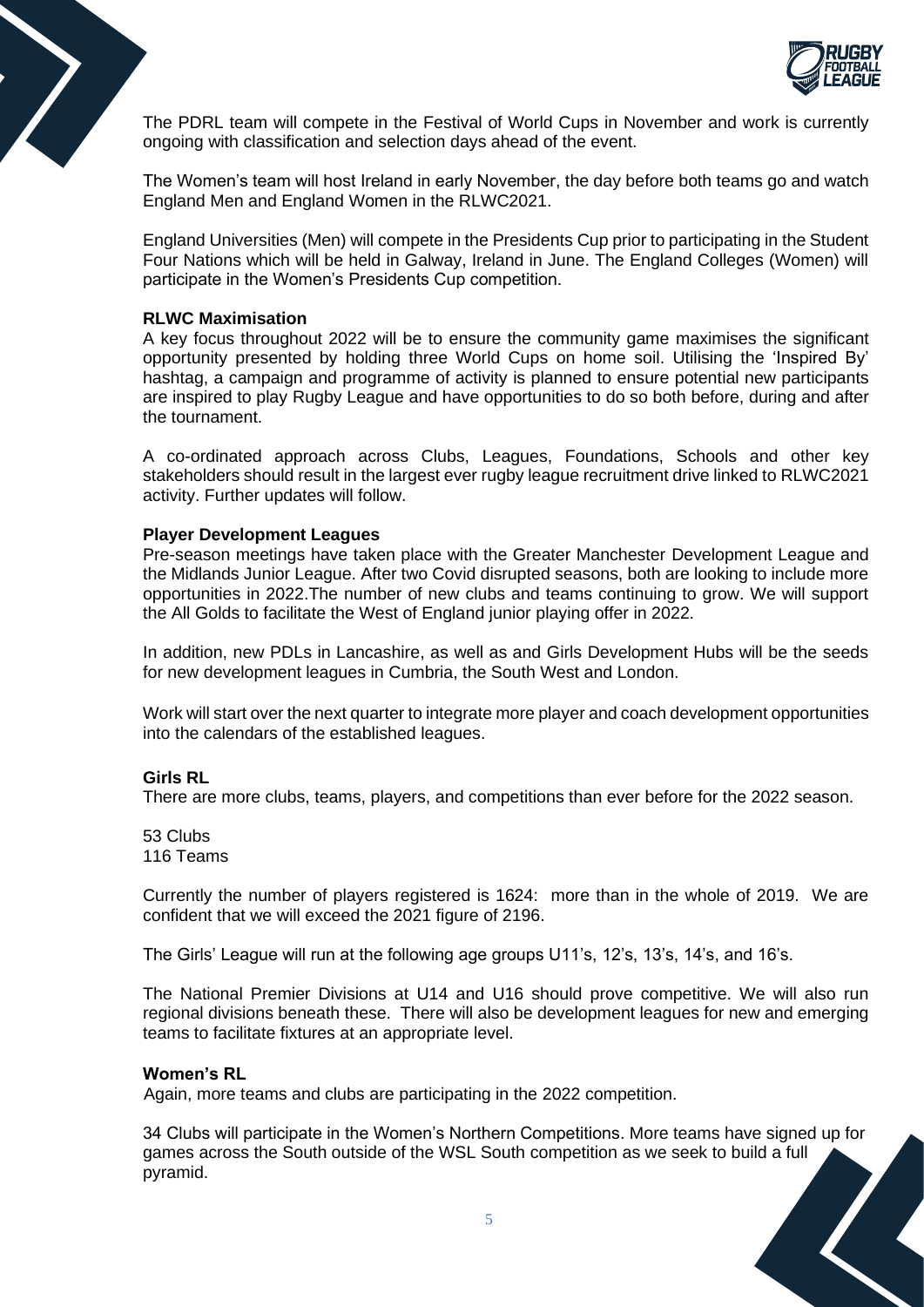

We will run a Championship, League One, League Two and a flexible Development League.

To align the competition with WSL and the structure of the Women's Challenge Cup we will also start the season with a cup. All teams who have entered will play four group games before a split with the top teams contesting the League Cup and the teams below competing for the Plate Competition.

### **Customer Centric Competitions**

Summarised below the number of teams taking part in 2022 season within the RFL Competitions and the National Conference League.

|                         | <b>Name of the Competition</b>                                               | <b>Number</b><br>of<br><b>Teams</b><br>2020 | <b>Number</b><br><b>of</b><br><b>Teams</b><br>2021 | <b>Number of</b><br><b>Teams</b><br>2022 |
|-------------------------|------------------------------------------------------------------------------|---------------------------------------------|----------------------------------------------------|------------------------------------------|
| 1                       | <b>NCL</b>                                                                   | 49                                          | 49                                                 | 48                                       |
| $\overline{\mathbf{2}}$ | <b>Barrow &amp; District Youth</b>                                           | 50                                          | 55                                                 | 56                                       |
| 3                       | <b>East of England</b>                                                       | 9                                           | 12 <sup>2</sup>                                    | 9                                        |
| 4                       | <b>Girls</b>                                                                 | 88                                          | 117                                                | 122                                      |
| 5                       | <b>London Men's League</b>                                                   | $\overline{7}$                              | 9                                                  | 10                                       |
| 6                       | <b>Midlands</b>                                                              | 8                                           | 8                                                  | 11                                       |
| $\overline{7}$          | <b>North East Open Age</b>                                                   | 8                                           | 12                                                 | 8                                        |
| 8                       | <b>North East Youth &amp; Junior</b>                                         | 36                                          | 31                                                 | 29                                       |
| 9                       | <b>North West Men's League</b>                                               | 72                                          | 77                                                 | 70                                       |
| 10                      | <b>South West</b>                                                            | 6                                           | 4                                                  | 5                                        |
| 11                      | <b>Southern Conference League</b>                                            | 14                                          | 13                                                 | 14                                       |
| 12                      | West Cumbria Youth U12's and<br>above                                        | 23                                          | 25                                                 | 30                                       |
| 13                      | <b>West of England</b>                                                       | $\overline{7}$                              | 10                                                 | 5                                        |
| 14                      | Wheelchair                                                                   | 20                                          | 30                                                 | 25                                       |
| 15                      | <b>Women's Championship,</b><br>League 1, League 2 and<br><b>Development</b> | 16                                          | 29                                                 | 40                                       |
| 16                      | <b>Women's Super League</b>                                                  | 10                                          | 16                                                 | 19                                       |
| 17                      | <b>Yorkshire Men's League</b>                                                | 83                                          | 108                                                | 102                                      |

## **NCL**

The NCL have added Bentley & Seaton Rangers to the competition for this season. Although some teams have withdrawn, there will be 4 divisions of 12 teams.

### **Barrow & District Youth**

With a similar number of teams to 2021, B&D Youth will offer festivals for U6-9s, 'friendly' fixtures for U10s, and competitive fixtures for U12s & U14s. Barrow Raiders are proposing to work with local schools to increase the player numbers in areas where clubs may be struggling to attract new members.

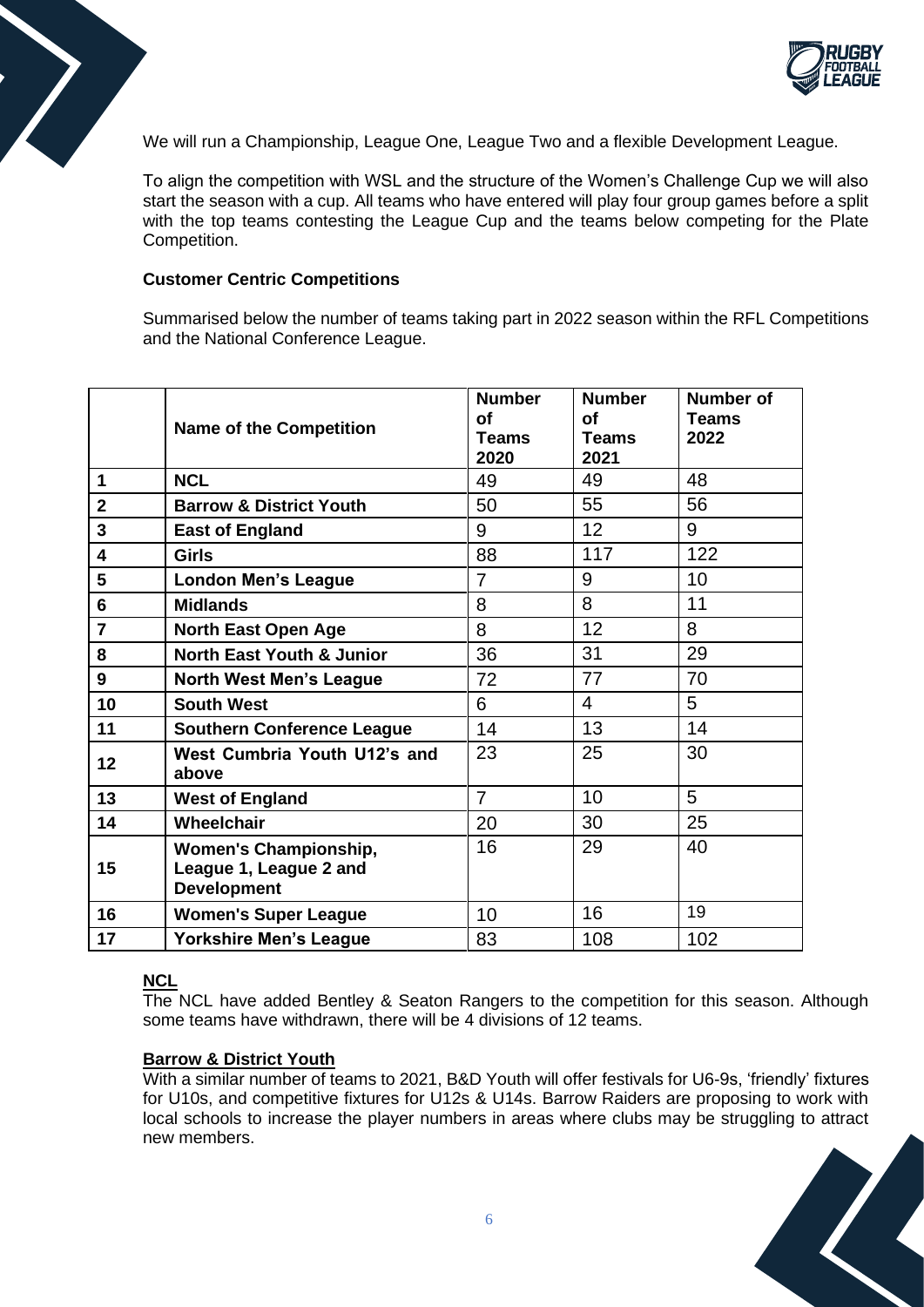

## **East of England**

The East of England will be split into North and South divisions, with 9 teams in total.

## **London Men's League**

The season structure is the same as 2021 but the addition of South London Silverbacks the number of teams in the Premier has increased to 8.

### **Midlands**

The Midlands will see a return to a structured season in 2022, with 5 teams competing in the Midlands Premier and 6 in the Merit League.

#### **North West Men's League**

There are 4 new teams in NWML, Askam, and Walney (Cumbria) and newly formed Liverpool Lizards, and Wyre Warriors. Haydock and Culcheth have not entered in 2022. A few clubs are not running a second team this year, which accounts for the slight drop in team numbers. There will be 7 competitive divisions, plus a Merit League, running from March through to September.

#### **South West**

The South West will continue to run under a Merit Structure. Five teams have expressed interest in participating

#### **Southern Conference League**

2 new clubs: Brentwood in the East and Bath Gladiators in the West, will join the SCL this year. 2022 will also see the return of Torfaen Tigers, who did not participate last season due to COVID implications.

#### **West Cumbria Youth**

The numbers have grown slightly in 2022 due to the introduction of an U13s competition. These fixtures will be played midweek so as not to impact on the U14s. Some teams have struggled with numbers at particular age groups and have withdrawn from competitive fixtures this season.

### **West of England**

The West of England region is currently undergoing a period of transition, with 1 club moving up to SCL, Oxford moving location to go into the Midlands League and Worcester Jaguars ceasing operations.

#### **Wheelchair**

In 2022, the Betfred Wheelchair Super League has expanded to a 7-team competition with the addition of Warrington Wolves and London Roosters. The season will see each team play each other once before a top four, bottom three split after round 8. The top four will play each other a further 2 times before play offs and a grand final. The bottom three teams in Super League will play top teams from the Betfred Championships North and South not only to test the teams in the divisions below, but also give viable playing opportunities for all. The Betfred Championship will be split into regional playing divisions, North and South. Both have 6 teams representing the largest league playing structure to date in the Wheelchair Game. There will be development team festivals and opportunities to play in reduced team size, wheelchair 4's offers. The Betfred Challenge Cup will again be played over two weekends, with a festival instead of a regular round, in qualifying for the final. This year both events, festival and final, will be played at Hull University's new Allam Arena.

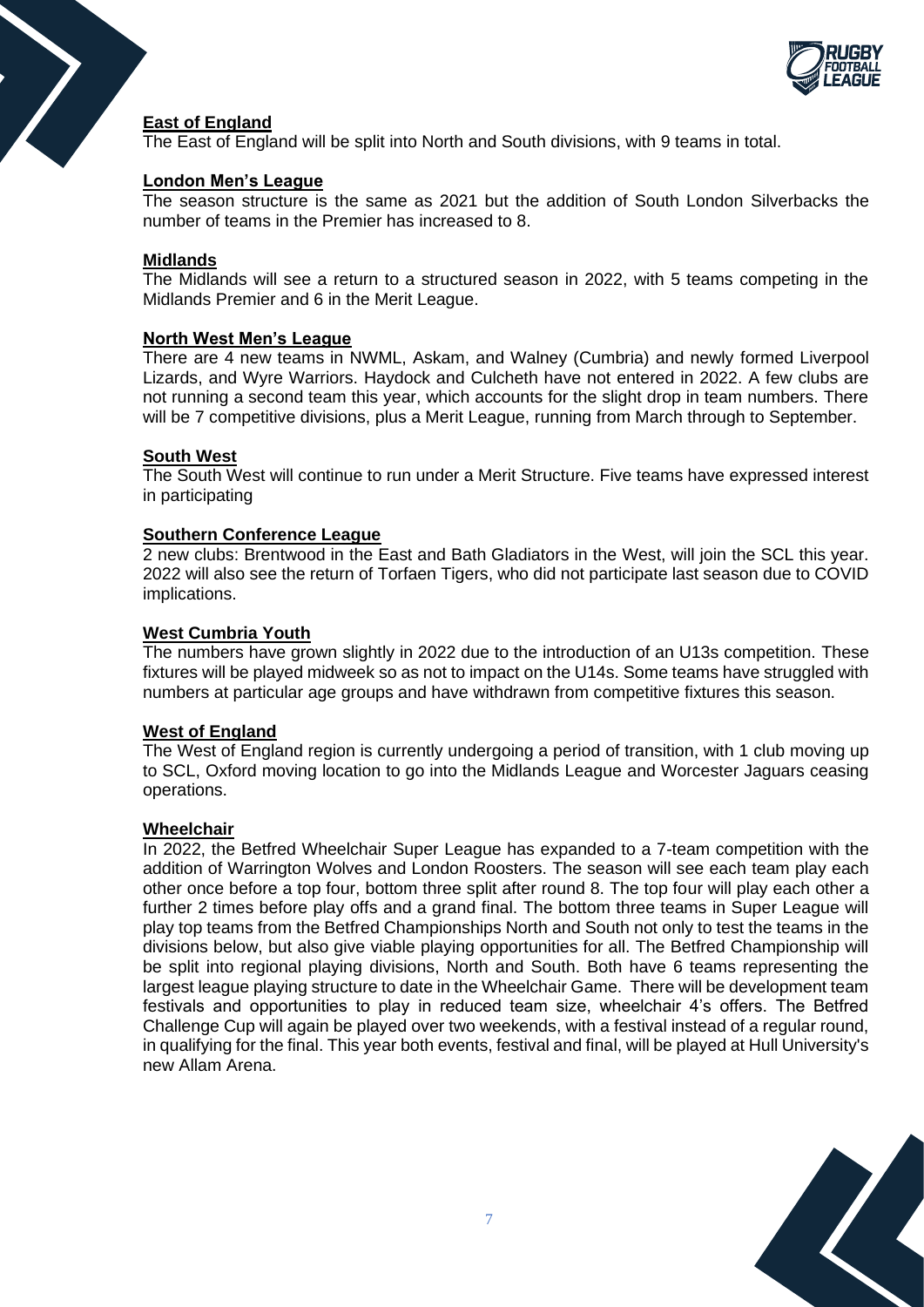

## **Yorkshire Men's League**

The YML has had a handful of new teams (Harrogate Hawks, Rycroft Hammers and Derby Elks) and a couple returning (Castleford Panthers and Underbank Rangers). Two more divisions have been added in 2022: Premier to Div 7 (spilt into A, B and C) in 2022. New for 2022 is a Cup Competition. This consists of 4 separate competitions, with teams pooled together based on their respective divisions.

# **Develop**

## **Player Development Steering Group**

This group is driving cross-departmental work to develop a more connected approach across Coaching, Development, Operations, and Performance.

The focus is on the key interventions within the strategies of each department (Sport England and Community Game Strategy 2022-2030) and aims to deliver the player development framework.

From the following areas:

- $\triangleright$  Player Development Leagues both new and incorporating values into existing leagues
- ➢ National Player Development Framework roll-out
- ➢ Player Engagement Project including App/comms
- ➢ Digital Engagement
- ➢ Community Coach Development
- ➢ England Talent Pathway (ETP)
- ➢ ETP 14+
- ➢ Girls Development/Talent
- ➢ Talent Inclusion
- ➢ Primary RL

Player Development Leagues, Primary RL and ETP have been prioritised. New PRL CPD has been rolled out and ETP CPD is being reviewed. Player Development League will see new offers in Lancashire throughout 2022.

# **Player Engagement**

The Player Engagement App; a key part of the hub, is a digitisation of the National Player Development Framework. It is in the development phase but will give each player a unique opportunity to see what age and stage-specific skills look like, together with a deeper understanding of whether they can complete the skill in a range of different settings.

The app will sit within OuRLeague and will include the modules Skill to Play, Move to Play, Live to Play and Think to Play.

A Soft launch is planned for Summer 2022 with a full roll out in 2023.

### **Coach Engagement Development and Education**

There are several Coach development and education modules on Our Learning Zone which are free to access and available across four open groups. The number of free to access coach development modules currently stands at 40+. Further coach development resources will be developed and shared throughout 2022 covering more examples of coaching activities and practices.

### **Coach Registrations**

Currently 2622 coaches are registered for the 2022 season. Some registrations records show that a significant number of coaches still need to complete qualifications that were impacted by<br>the pandemic. the pandemic.

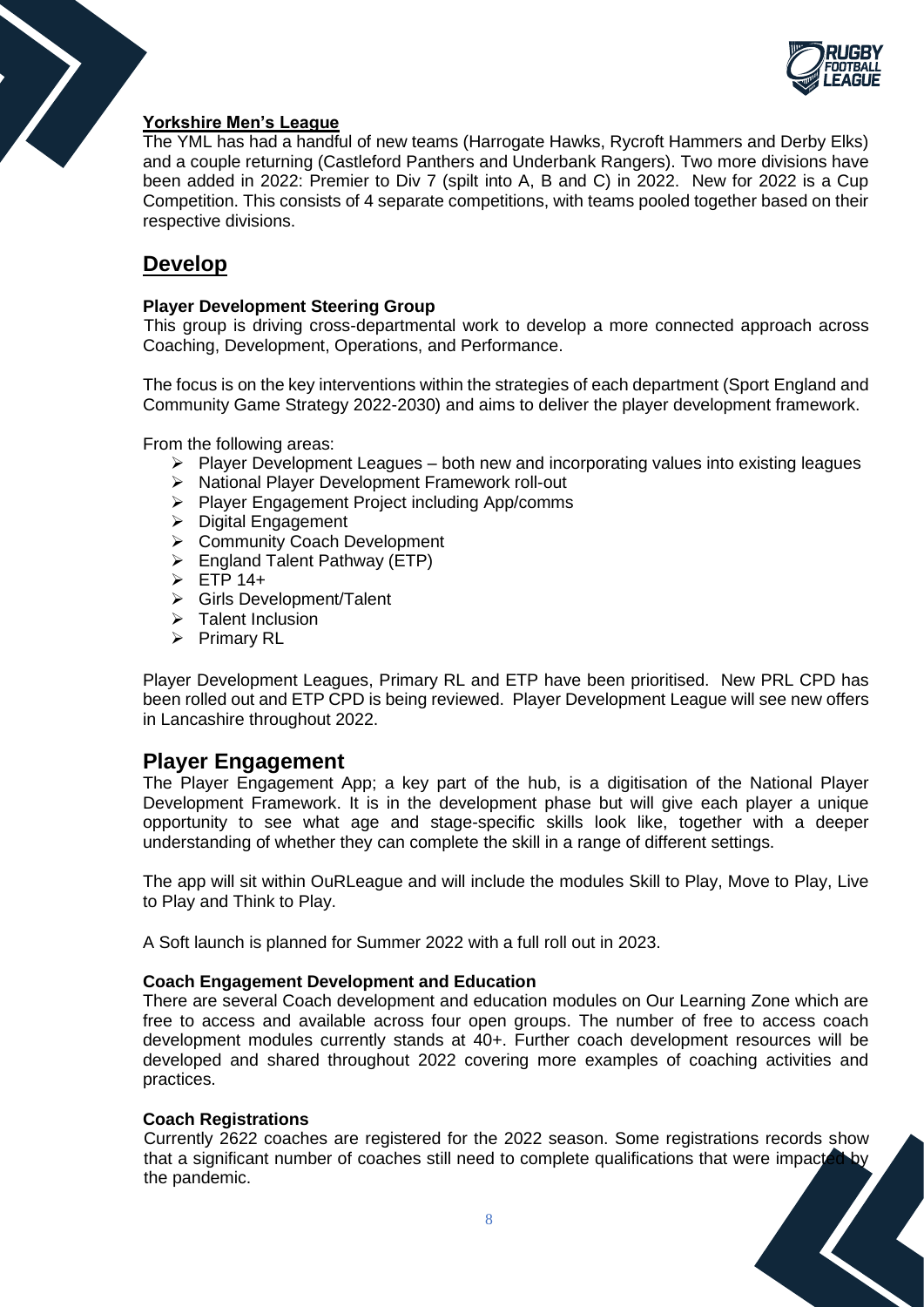

Emails will go to all unqualified coaches after 31<sup>st</sup> March informing them of the requirements to be licenced as a coach to deliver Rugby League activity, together with a reminder about the risks of not being qualified from an insurance perspective.

## **Coach Education Programme**

The 2021-22 Coach Education programme is now back to pre-pandemic levels.

To date 52 courses are either planned or delivered across both Level 1 and Level 2.

We are continuing to work closely with Community Leagues and Regions to identify demand and catch up on the backlog of coaches who still need to complete coaching qualifications now that we are able to deliver a full programme without any restrictions.

### **CoachRight 2022 Mandatory CPD Education**

As of 9th March, there were 2670 completed courses across all versions of CoachRight (Primary 1017 Youth 1092 Adult 561). The 2022 course has 2 new sections for coaches to complete Inclusion & Diversity, and Coaching Behaviours.

### **Coach Development Group**

The number of coaches in the group has risen from 833 to 1414 since the start of the year. A new resource, Raise Activate Mobilise Potentiate Warmup, was added in January which 306 coaches have accessed.

We are currently working on some resources to support Level 1 and Primary Rugby League coaches

## **Primary Rugby League Working Group**

Primary Rugby League Coach Workshops are currently being delivered by RFL staff and Foundations across the country. Around 300 coaches have attended the workshops to date.

The Primary Rugby League Coaches' handbook has been updated for 2022 and sent to all coaches registered at U6-U11.

The Parent Information sheet has been created and was sent on 22<sup>nd</sup> March to all parents of children registered at age groups U6-U11.

A press release will go out at the end of March promoting the above as we start the new Primary Rugby League Season.

### **Women's Leadership and Performance Coach Development Programme**

We are now currently in month ten of the programme. The remaining coaches have just finished block 3 which focused on Understanding the Environment and culminated in a 2 day residential Workshop.

Discussions are still ongoing in relation to the 2nd year of the programme and potential amendments. The application process is to be disseminated in late March. Successful applicants will be inducted onto the programme in May.

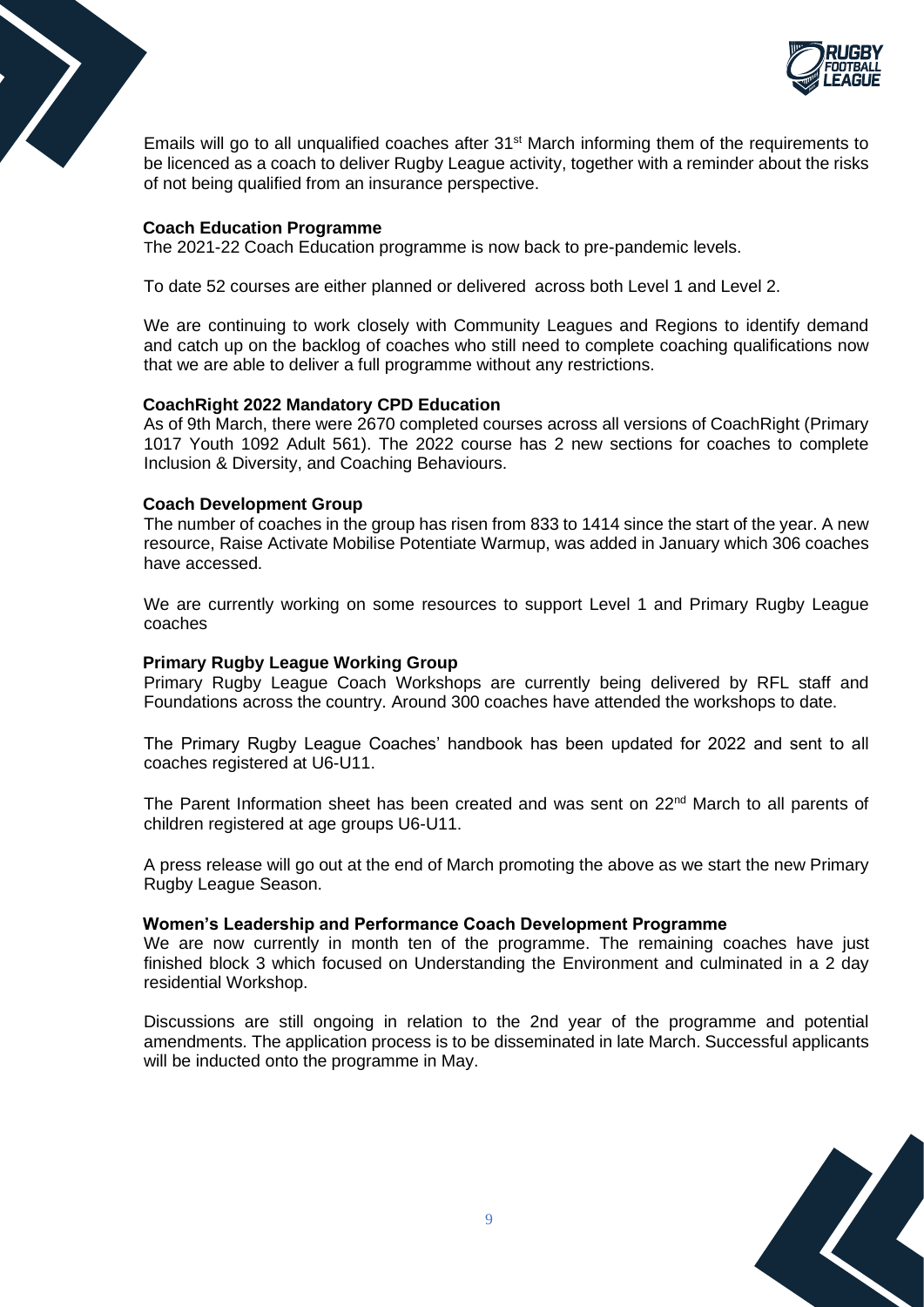

**Flexibility** – more flexible, social ways to play rugby league

## **Try Tag:**

We continue our excellent relationship with Try Tag Rugby (TTR). 10,000 players took part in activity during 2021. Key aims for 2022 are for more exposure of the playing offer via Our League, the development of a junior playing offer, and to connect with a wider playing audience.

## **Touch RL:**

During 2021 we had 40 sites with all registrations via GameDay. In 2022 this will be linked to Our League Active. The Foundation Touch series has grown and launched in Newcastle on the 19<sup>th</sup> of March. This year we expect 10 men's, 8 women's, 4 junior boys' and 14 junior girls' teams. A formal relationship is now in place with the England Touch Association.

## **Masters RL:**

This format includes Our League Active as part of the registration process. In 2021 there were 2,000 players and further growth is anticipated. The offer launched on  $12<sup>th</sup>$  March and will use increased social media to promote further opportunities to play. The Masters Management Group has plans to grow in 2022 with a larger calendar of mass participation events including Blackpool. regional festivals, international festivals, and a Festival of World Cups. Masters are now aligned to the Community Lions programme for all ingoing and outgoing tours and associated selection criteria.

## **X-League:**

Twelve new clubs played in 2021 and new expressions of interest have been received. The offer is now also aligned to the Community Lions programme. There is now more emphasis on reward and recognition via Lionhearts. Rule standardisation has taken place throughout the close season and close work with the RFL Match Officials Dept and master's RL has accelerated this process. The offer will also align to Our League Active in 2022 and will see 4 big events throughout the year.

# **Govern**

One of the key themes which emerged from the Game Wide Review was around the control and influence of the RFL. A steering group was established to make recommendations on the steps the sport needs to take:

- Competitions and NGB to improve links between local schools and clubs
- Improve stakeholder relationships through more effective communication
- Stronger governance from NGB; influence competition offers where possible and create alternative offers where necessary
- Review regulations across the youth and junior game to reduce barriers to volunteering whilst maintaining high standards
- Ensure competition rules are consistent and maintain integrity whilst not acting as a deterrent preventing players taking part in the game
- Increase the number and quality of Match Officials

These recommendations then led to the key aspiration to 'Build and develop a 'One Game structure.'

### **Regional Development Forum**

It is our intention to establish Regional Development Forums which will be made of key stakeholders to ensure that the recommendations can be met and that the game can continue to flourish.

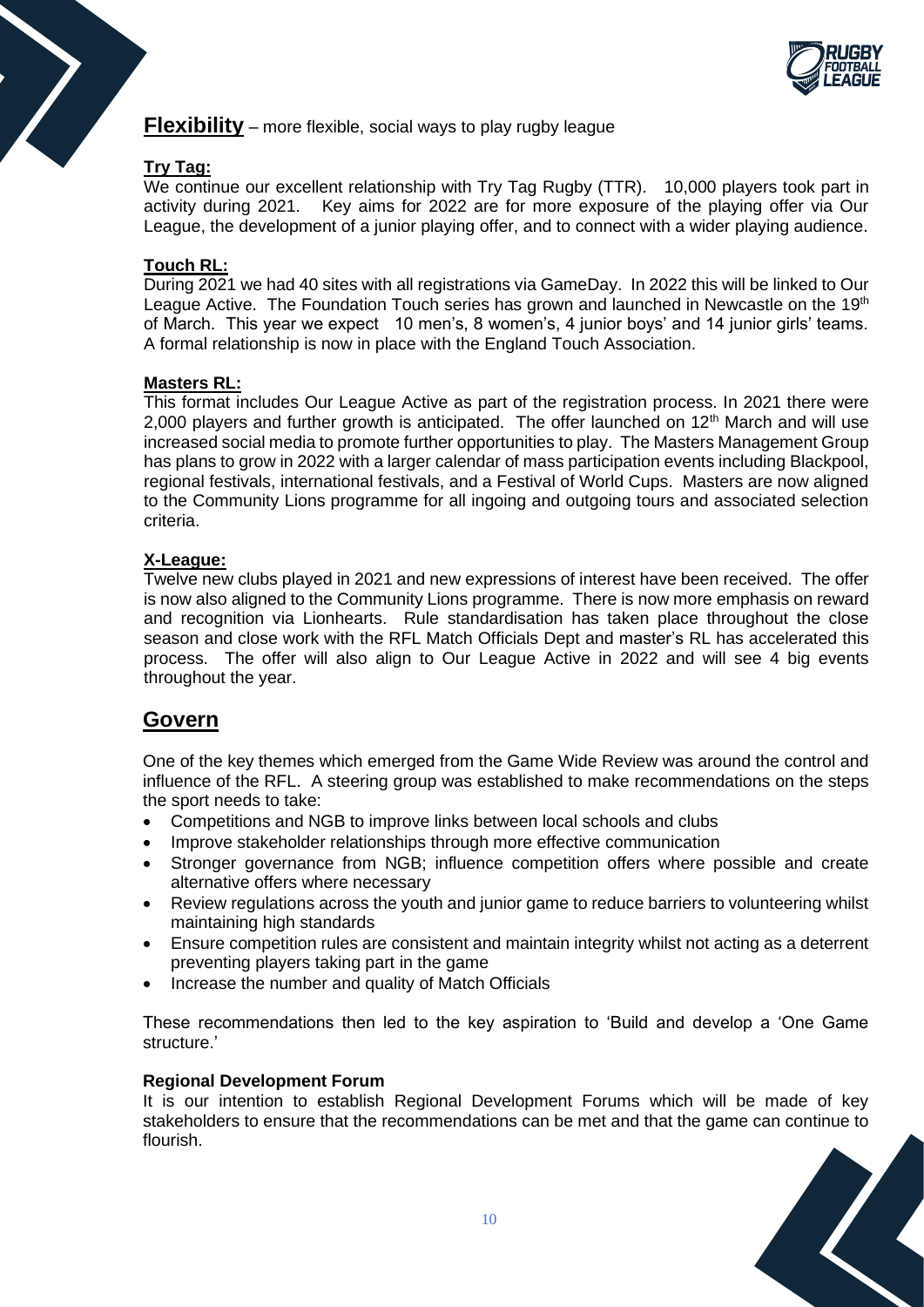

In 2021 we ran a pilot with the Southern Regions. The initial group included RFL Executives, Four Regional chairs (London and Southeast, Midlands, West of England and South West), and will include 2 independent members in 2022. Due to the size of the Southern Regions, there will then be Four Regional Development Forums. Key stakeholders currently being identified and approached. The aim is to have these groups in place by May 2022

The SCL Management Group with evolve into a Southern Competition Management Group able to support and develop competition structure and format across the South of the country. This group will be aligned to the SRDF structure to guarantee transparency and connectivity across the different groups and competitions, while ensuring competition isn't the only major focus of the regional stakeholder group.

# **Sports Code of Good Governance**

At their meeting in March, the Community Board reviewed the proposed Community Game Governance Framework which sets out plans for issuing guidance to Clubs and Leagues.

There are a number of advantages of improving the Governance of both Community Game Competitions and also Clubs:

- 1. Better decision making.
- 2. Ensuring the decision-making forums within organisations represent the communities in which they are based. In turn this will inspire greater inclusivity and diversity within that organisation.
- 3. Increasing accountability of the people making decisions.
- 4. Improving communication with stakeholders which will in turn increase not only the profile of the organisation but also the relevance of that organisation within the wider community it serves.
- 5. Reducing exposure to risk and liability.
- 6. Protecting all involved in the sport and ensuring that participants feel engaged and can make a difference when it comes to making changes to the sport.
- 7. This will ensure that Clubs have the ability to attract more members, understand their community and the positive social impact they can have.

The framework sets out the 13 principles of good governance as approved by the RFL and goes on to make recommendations about what minimum standards are for both a Club and a Competition.

The expectation is that Clubs and Competitions will be able to meet all requirements by the end of the next Sport England funding cycle in 2027. The principles would only be guidance for Community Clubs, but certain criteria would be mandatory within Club Accreditation and Club Development Plans.

The key principles in deciding the minimum standards are:

- 1. Organisations are made up of volunteers whose time is precious. Therefore, what we include must be achievable, understandable, and based on protecting volunteers.
- 2. Good governance and structures support better decision making and improve accountability of Management Groups to ensure each is representative of its community.
- 3. A framework encourages volunteers to become involved in their local club/league by making their involvement clear, accountable and skills based. Club Accreditation will have a dedicated section on Club Governance that will set out the mandatory elements of good governance for Clubs. This document will be used to shape the mandatory elements of such accreditation.

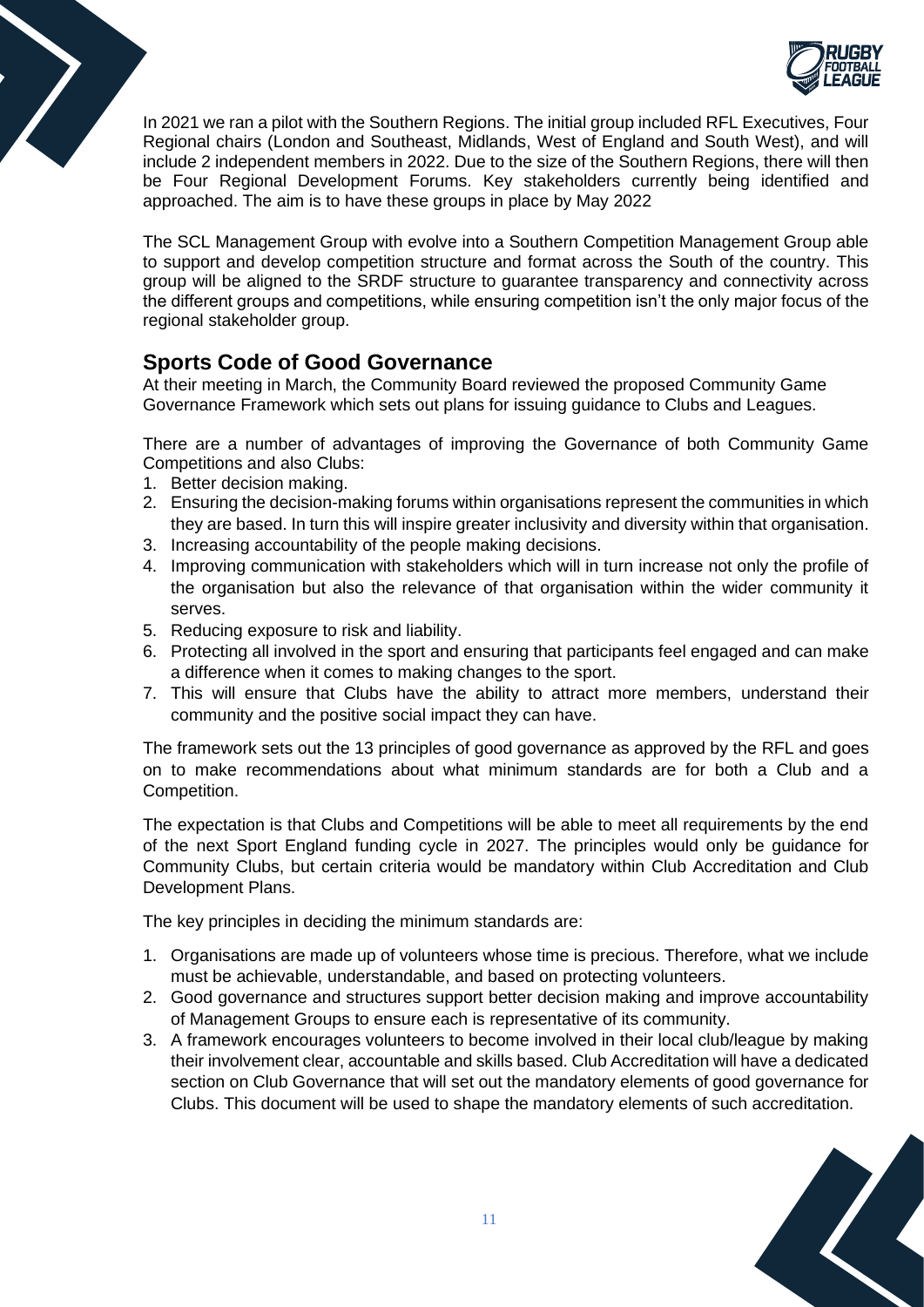

## **Enjoy the Game**

A significant amount of work has been undertaken with meeting with the Competition Chairs and Discipline Chairs to address the perceived inconsistency with the approach to issuing misconduct sanctions. To support this, a generic dismissal report form has been created and circulated to all Competitions and Match Officials for them to use when dealing with misconduct cases. It was agreed that all results of discipline cases are to be sent to the RFL who will monitor and report on the discipline cases across the community game.

To address these issues, all match official abuse cases will be referred to the Safeguarding Management Group for assessment. They will determine whether this is a safeguarding case, due to the match official being Under-18 or whether the League can deal with these cases directly.

To support Clubs in spreading the Enjoy the Game message posters have been refreshed and are available for Clubs to download from the website. In addition, we have turned the Respect Code of Conduct into a document to be shared within Clubs to reinforce the importance of adhering to these. There are all available on the RFL website [HERE.](https://www.rugby-league.com/governance/campaigns/enjoy-the-game)

In 2022, in conjunction with the NCL, we will be running a bodycam initiative which will see match officials wearing bodycam's during play. Together, with copies of the games, the bodycam footage can be used in reviewing games and environments.

A touchline behaviour project is being run in conjunction with Liverpool John Moore's University, to gain more intelligence on touchline behaviours. This will allow a more focused intervention to improve environments. It involves:

1) A survey to be distributed to players, parents, coaches, and officials. The first will be in March and the second in Aug/Sept.

2) identification of focus groups/clubs to include representatives of players, parents, coaches, and officials.

3) video observation to establish comparisons between:

- a. Area Comparison
- b. Age Comparison
- c. Competition Comparison
- d. Time of year Comparison
- e. When in the game Comparison

## Game Day Manager Training

The Game Day Manager training course has been updated. To date we have had 1350 people undertake this course. All Game Day Managers need to retake the course.

### **Operational Rules**

At pre-season Clubs meetings we highlighted the changes to the sentencing guidelines for 2022.

There are now tougher sanctions for offences involving contact to the head, such as punching, kicking and headbutting. If a match official sees an intentional head butt or strike to the head during play this will result in an immediate red card.

The main reasons for the changes are as follows.

- Player welfare is paramount. All players have a right to enjoy the game.

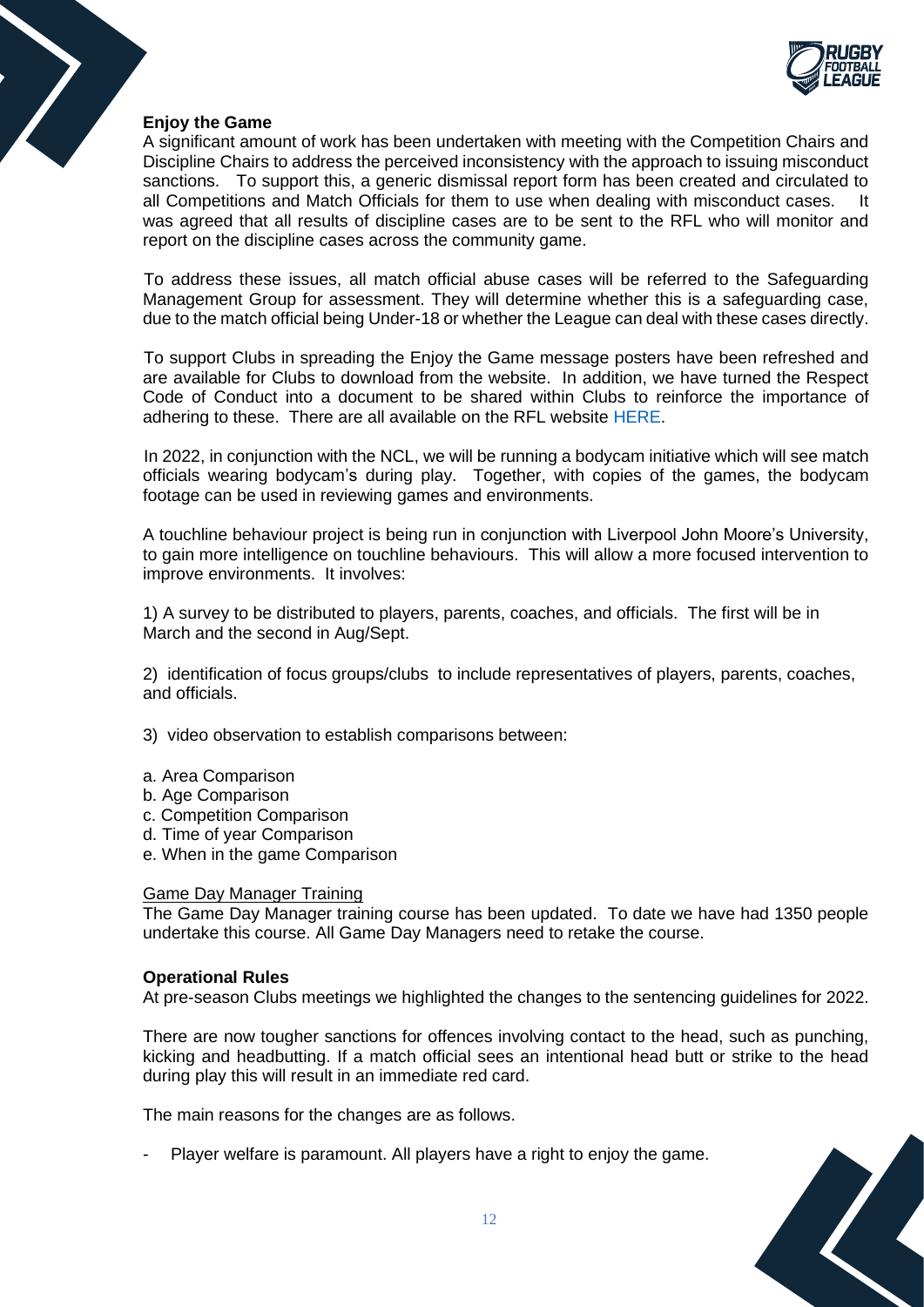

- The Laws Committee had expressed concerns about the On Field Sentencing Guidelines for breaches of Law 15.1 (a) in relation to Punching/Kicking and Headbutting.
- Tougher sanctions offer a stronger deterrent to violent play, which has no place in the modern game.
- Foul play damages Rugby League's reputation as a game for everybody to enjoy and is a barrier to increase participation and potential commercial investment.
- Rugby League, like all sports, must protect itself from future litigation claims by taking a firm stance against intentional acts of misconduct on the field.

These changes bring penalties for 'intentional acts' in line with those set out within the On Field Sentencing Guidelines. Sentencing Guidelines can be found on the RFL website [HERE.](https://staging.rugby-league.com/flipbooks/2022-operational-rules-tiers-4-6/index.html#p=174)

The Community Game Development Team will monitor all discipline cases across Competitions.

The Community Board Regulatory Group will meet in May to review any proposed changes to the 2023 rules.

## **Education Resilience and Pathways**

RL delivery in education settings gives the opportunity to reach participants who may otherwise never get the opportunity to experience the sport. Playing offers and educational resources will be widened and will cover all variations of the sport. Our aim is to ensure the educational pathway is broad and flexible and contributes to the growth and development of Rugby League across the country.

## **Schools**

Champion Schools qualifying competitions have been completed across all regions. The boys' and girls' matches and festivals have been well attended. This success shows the valuable work done during the pandemic to provide virtual activities and safe return to play resources has ensured that Rugby League has retained its value within school sports. The National rounds of the competition are now underway in all year groups.

Information about the return of the School Games National 9s has been shared through Foundations. Qualifying festivals will begin after Easter. In some areas, schools participating in alternate Rugby League formats have been offered the chance to participate in the finals event. The competition this year will retain its RLWC2021 theme and be branded 'Inspiration All 9s' and will include a girls offer for the first time.

Membership of the Education Resources group has grown to over 700 users. The use of the platform has been expanded to include sharing of regional and national Champion Schools results, pathways and updates.

The 'Introduction to Teaching Rugby League' course has been delivered to 12 cohorts across 8 institutions since September 2021. A total of 220 future PE teachers and sports coaches have accessed this. Discussions are continuing to add 7 other Universities to the delivery in 2022-23.

Several Foundations have delivered events in a variety of formats to engage with new schools and new players as part of their development plans.

### **Colleges**

The College season for the vast majority of teams finished at the end of March. The season will culminate with the College Cup Final on the 27<sup>th</sup> of April, which will be held at Headingley Stadium in Leeds.

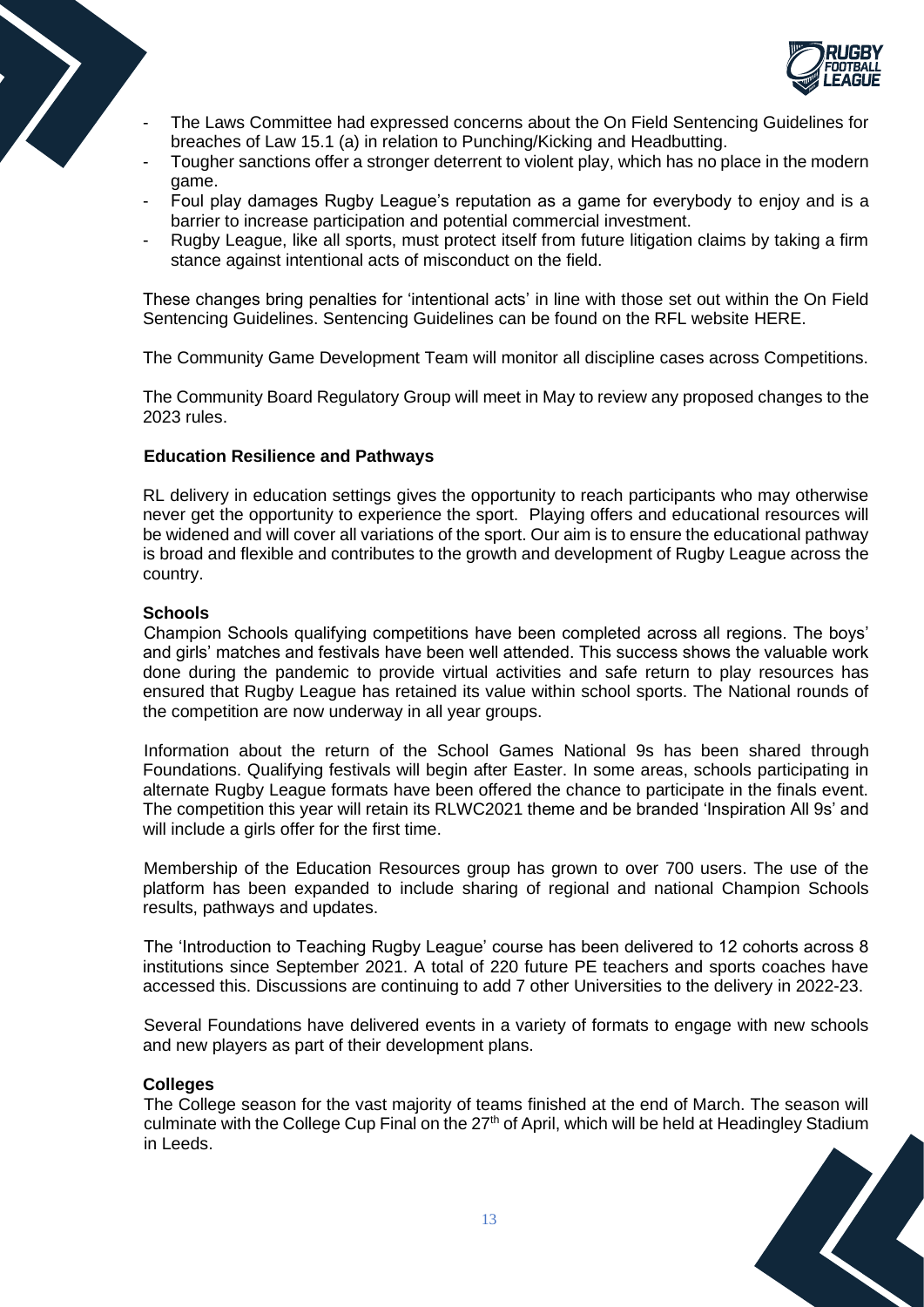

This season we operated with 4 Divisions, Premier, Championship, Yorkshire and North West. A number of divisions have been disrupted with Covid, more so in the early part of the season. Since the turn of the year, we approached all teams to provide an indication as to what level of activity they wished to be involved in from January through to the end of the season. This allowed us to cater for teams who wanted to play regularly, would prefer to play every now and again, or would struggle to play at all. New dates were issued for all postponed games, and additional scheduled fixtures were provided to ensure all those that wanted regular match activity had fixtures issued.

At the start of the season dates were scheduled to host Girls' Festival events. On 5 occasions these were regionalised with a Yorkshire and North West event taking place on the same date. On 2 occasions National events were held. The final events took place on the  $23<sup>rd</sup>$  of March. These events have been successful, although attendance has been variable. There is a good foundation to work from.

We have also introduced the festival approach within the Boys game as a result of feedback. Both Leeds Rhinos Development Activity and New College Pontefract hosted successful 9s events on the 30<sup>th</sup> of March. We will work with other Foundations to replicate this activity across a number of venues next season.

### **Universities**

The University season ended with BUCS Big Wednesday on the 23<sup>rd</sup> of March. The event saw the National Championship Final between Northumbria University and Leeds Beckett which resulted in a 4<sup>th</sup> successive victory for Northumbria. Hull University took the spoils in the National Trophy Final against Birmingham University.

Earlier in the month Loughborough University's 2<sup>nd</sup> team won the Midlands Conference Cup overcoming Leicester University 24-16. The University of Manchester were victorious in the Northern Conference Cup Final edging out the University of Sheffield 16-12.

BUCS Rugby League 9s returns to the calendar on April 6<sup>th</sup>, with a competition for Championship, Trophy, and a Women's event. This will coincide with a Forum to meet the key stakeholders from the teams and hold an open discussion with the objective of growing the competition entry back to its pre-pandemic levels.

### **Social Impact**

Our Social Impact work is the sports USP. We will continue to develop work in this area by tackling inequalities and further embedding the Our League Life brand and principles. This will maximise Rugby League's proven ability to deliver positive social impacts beyond traditional sport into the heart of our core communities.

### **Inclusion RL**

The PDRL season is now set with a record 7 teams participating in the regular season, Warrington Wolves, Warrington Wire, Leeds Rhinos, Wakefield Trinity, Castleford Tigers and Wigan Warriors will be joined by Bradford Bulls who are in their inaugural season. A further 2 development teams, (Leigh Centurions and Salford Red Devils), will be playing throughout the year as well.

We anticipate significant growth in participation figures this year. Our aim is to develop specific opportunities within the festivals for juniors to ensure young people with disabilities have an appropriate playing opportunity and can enjoy participating. The finals day will be at a headline venue and give the final domestic event of the year an extra special feel. We are also exploring opportunities for PDRL teams to play at both Magic Weekend and Grand Finals. We have secured the largest ever level of support for PDRL teams. This enables us to continue to drive up standards and create the best, most welcoming, and impactful environments for our disabled athletes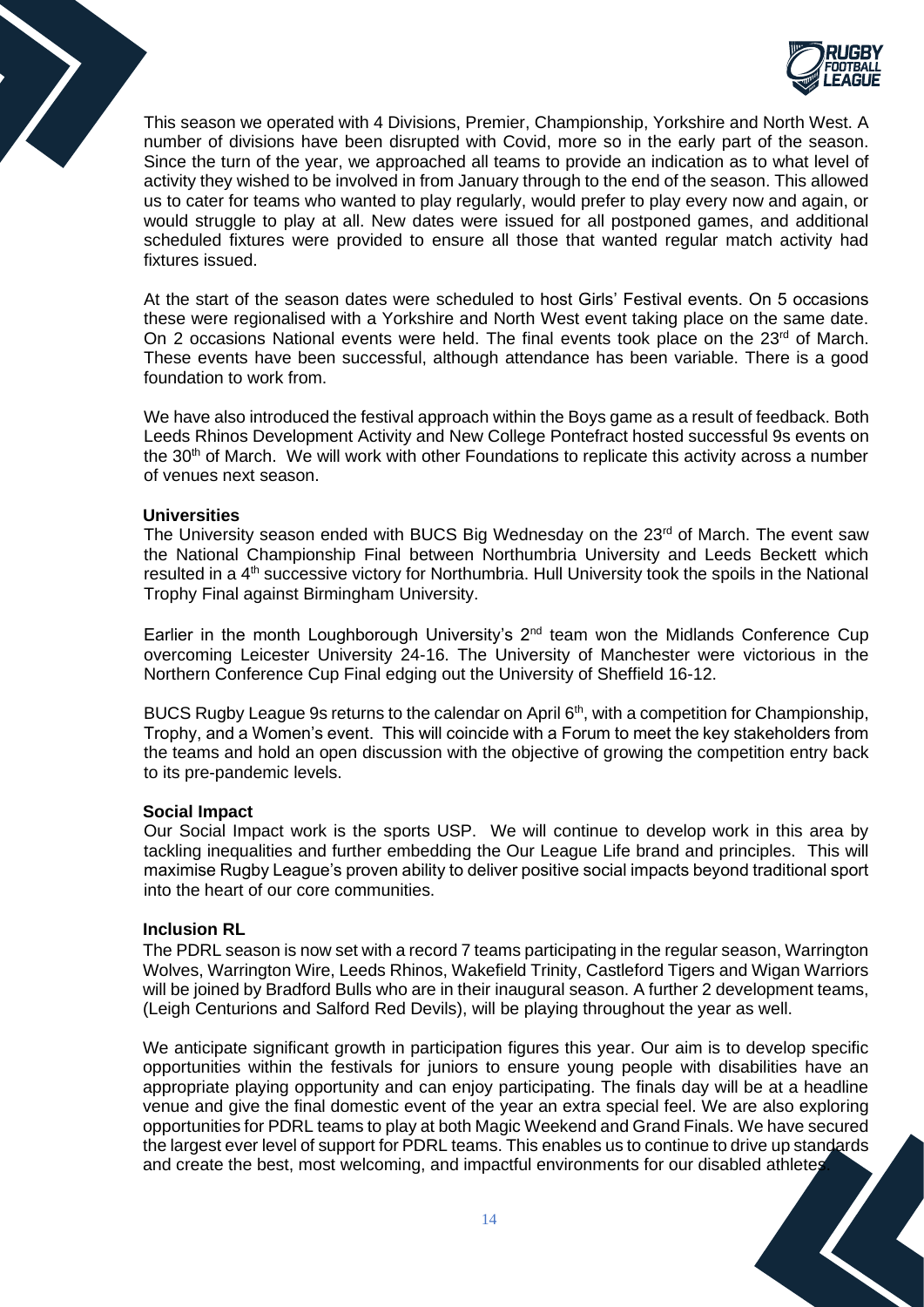

Hopwood Hall College will become the central base throughout the year where the Lions Team will meet and train. The sport has also been invited to attend Limb Powers adult and junior festivals to showcase the sport to demographics of individuals living with limb difference and all interested parties. Both events are hosted at Stoke Mandeville stadium, the birthplace of the Paralympics. The England Community Lion's team, the premier PDRL squad in the world, will represent us. This will create the biggest opportunity to raise the profile of the sport in the disability landscape. The PD Origin game will once again be hosted at Warrington's Victoria Park venue.

The Learning Disability Super League has continued to grow this season with 3 new teams/foundations. The season will be shorter than previous years, but each festival will have a greater impact and larger participation. There will be opportunities for Foundations to host smaller scale exhibition opportunities away from the central activity. This will ensure more games are played and more activity occurs whilst still focussing on large scale festivals. The season will culminate with a world cup themed event at Leeds' Emerald Headingley Stadium, which will also see all participants invited to World Cup activity during tournament time.

**Our League Life** - Maximising RL's ability to deliver positive social impact beyond sport

## **Inspiring Futures**

From January, the Foundations will participate in a Randomised Control Trial (RCT) with 2 schools each. Following completion of the RCT, Manchester Metropolitan University will collate and evaluate the results which will be shared with the Youth Endowment Fund (YEF). If the results prove that the Inspiring Futures project has a positive impact on the choices and behaviours of the children and young people involved, we hope to acquire more YEF funding and expand the project to include more Foundations and schools.

## **Street Games**

We are developing a partnership with Street Games. This will link in with their sport offers and act as an entry point for youngsters from LSEG (Lower Socio-Economic Groups) and link with the new player development league in Greater Manchester. This partnership is part of a wider project to break down the barriers people from less affluent areas face when trying to access sport.

## **Our League Life Community Hubs**

The Development Team assisted by Ian Braid DOCIA sport is working with 5 community clubs to establish a sustainable network of community wellbeing hubs. The key objectives are to improve the health and well-being of the local community, develop a community hub at the clubs based on wellness, and support the growth of social activities.

### **Volunteer Workforce**

We are finalising an update of the volunteer strategy and have recruited a new Volunteer Manager who will work with the RLWC2021 before returning to the RFL after the tournament. The role will be focussed on supporting the recruitment, training, deployment, and retention of new volunteers into community Rugby League clubs.

### **Facilities**

Through our involvement with the Pitch Advisory Service, we now have a full time Rugby League Key Account Manager (Richard Eastman) in post. Richard has completed over 30 Club Agronomist Pitch Reports and is supporting the volunteer workforce to maintain and improve pitches and environments. Two development opportunities have also been delivered including a webinar and workshop at the Halliwell Jones Stadium on equipment and marking out Rugby League pitches. We also now have in place an online toolkit specific to Rugby League [here](https://resources.thegma.org.uk/rugby-league/rugby-league-groundsmanship) and an online OuRLearning Zone community to access education and qualifications linked to becoming a Level 2 qualified Grounds Manager.

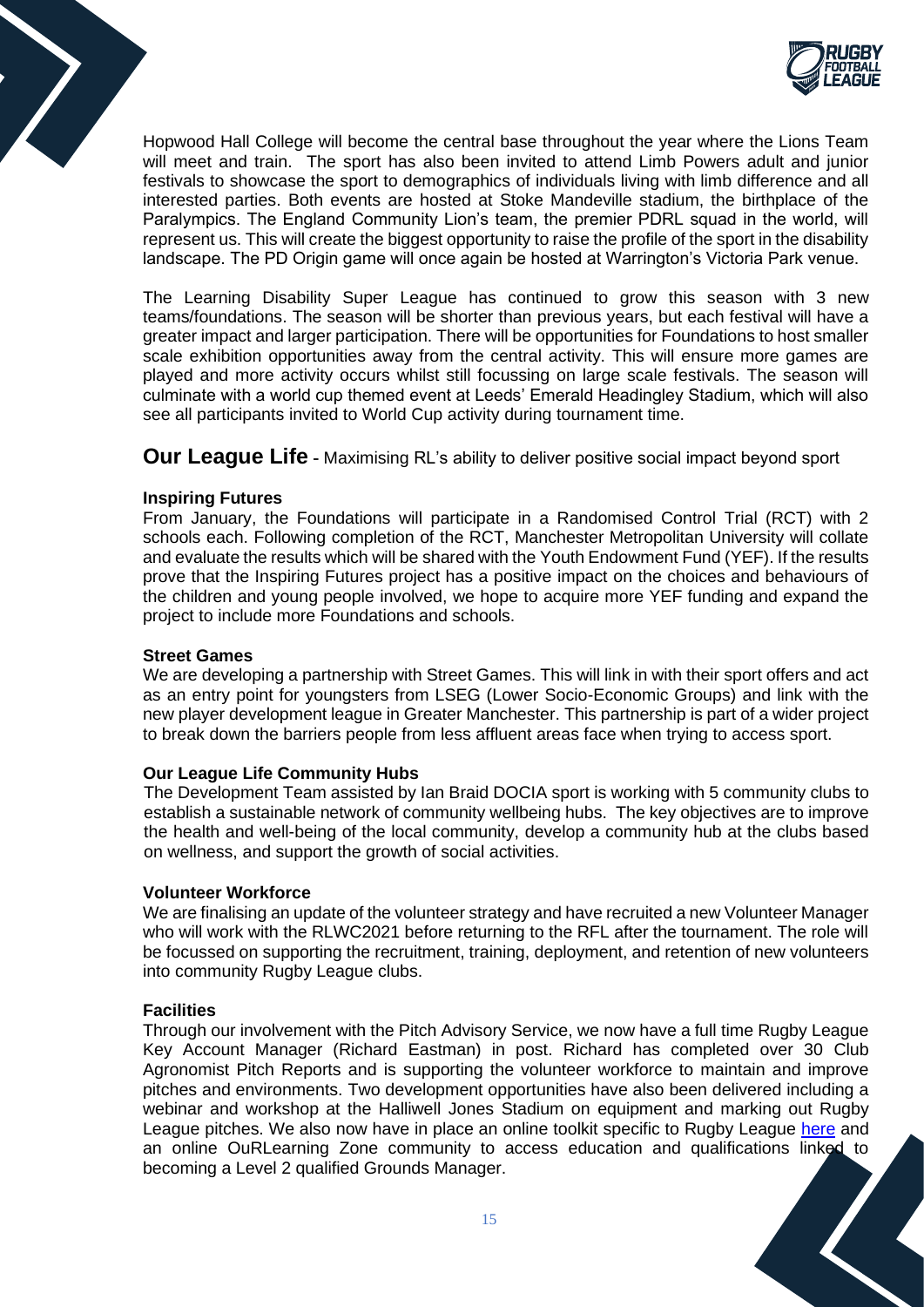

We are also working with consultants, funded through the RFL Facilities Trust, to produce a new RFL Facilities Strategy. The last strategy was produced in 2017 and underpinned the securing of funds to deliver the RLWC2021 CreatedBy programme. The new strategy will be instrumental in sourcing new capital funding.

# **Communications (Stakeholder Engagement)**

We continue to send weekly communication out to Community Clubs and Leagues. In 2022 we will streamline our messaging.

## **Digitisation**

## **Our Learning Zone**

The RFL have just agreed another 3-year partnership with Hive Learning for use of the Our Learning Zone platform. . During the initial 3-year partnership some key milestones were noted:

- Over 9,000 users have accessed the system
- There have been 1,530,000 learning interactions on the platform
- There have been 978,000 views of resources on the platform
- There have been approx. 30,000 course completions of education modules on the platform
- 60% of users access the platform on their mobile phone

## **Insight**

Work is continuing with Sport England to put in place a monitoring, evaluation and learning framework from 2022 onwards. We will continue to report on numbers of active participants, but we will also see a far greater emphasis on shared learnings and being able to measure the impact of taking part in Rugby League.

# **3. TALENT PROGRAMMES**

## **Talent Development Under-12 to Under-14**

## **ETP 12 – 14**

ETP 12 – 14 has entered a review process to update the programme, focusing on aligning the scheme with the Player Development App. Education modules are currently being re-written and discussions have been held with the clubs on changes to the scheme including the potential for open access festival activity based around small sided games which explore a specific theme. These discussions with be extended to the community playing leagues.

## **ETP14+**

ETP 14 + has been delivered by 12 foundations over the past 12 months, offering a playing opportunity and later development pathway for over 400 players. A number of players have progressed to licensed academies, Community Lions, Development Academies. This helps to support their retention in the community game.

A review of the programme is underway with consideration being given to align all playing opportunities into one playing window from November – February.

## **Talent Inclusion**

Olivia McDonagh has been appointed as the new Talent Inclusion Officer. She took up her post in February.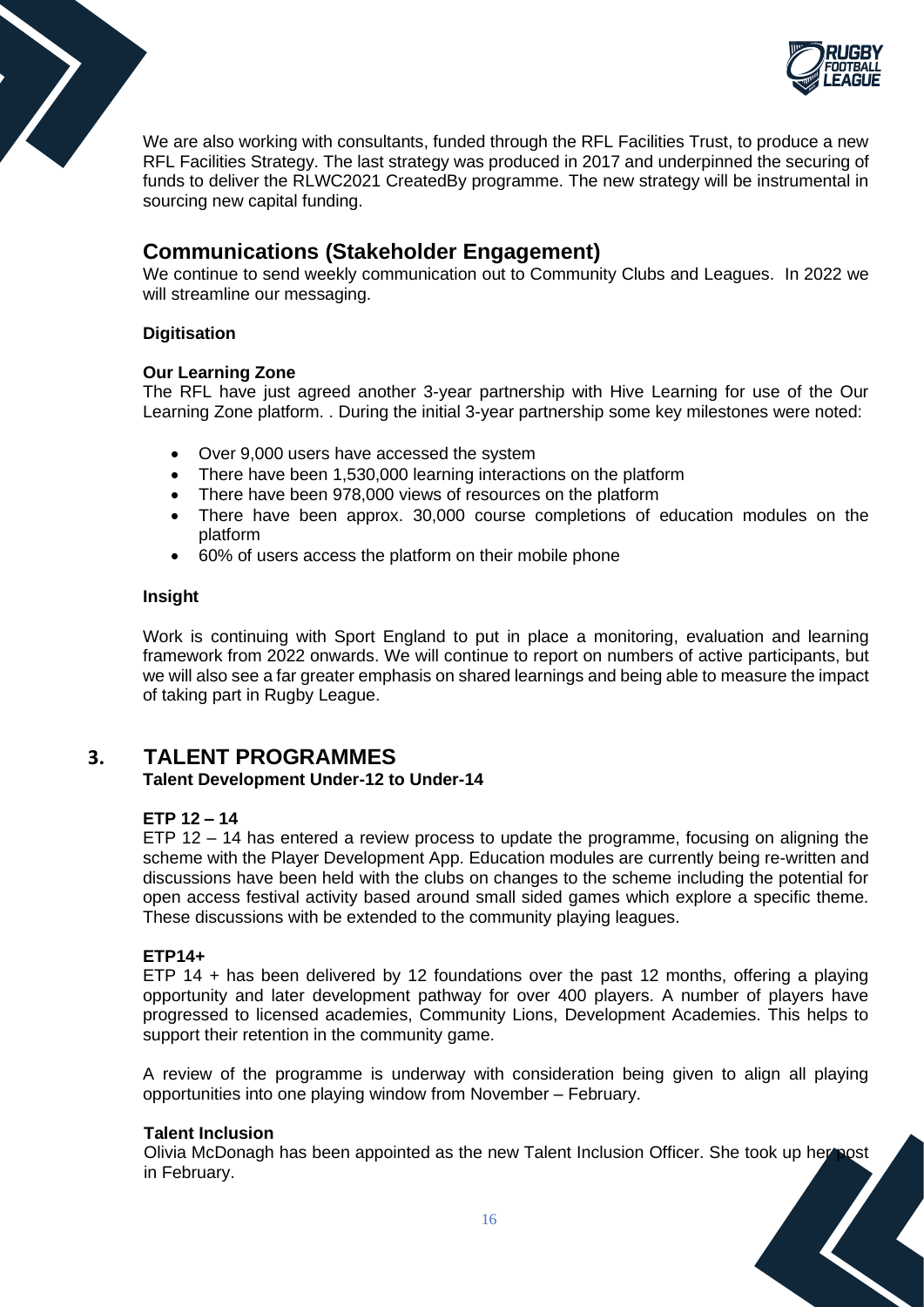

East Manchester Academy are piloting a 12-week Inclusion and Rugby League programme. This includes classroom sessions and an outdoor introduction to RL. This will be supported by an After-school club. This programme will be extended after Easter to 2 more schools.

An Open access Talent Hub will be launched in Manchester after Easter, open to both boys and girls focusing on players from under-represented communities. This will be targeted at U12 – U16.

The Tackle IT Academy for boys from under-represented communities, which runs on similar lines to the girls Diploma in Sporting Excellence (DiSE), will see 7 players commencing the programme in September 20212. These activities are all based in London and the home counties.

# **Academies**

## **Licenced Academies**

The three probationary Licenced Academies continue to be monitored. This has seen improvements as they progress towards achieving a status of "Good" in the Accreditation. Should they attain this, they would achieve a full licence to the end of 2027.

All Academies have received the newly adopted format of criteria for the Accreditation process and will be visited between May and the end of October. The visits will be carried out by an independent assessor, who will then report back to the clubs and the RFL.

The U18's season has commenced with all player registrations being closely monitored by the RFL in light of clubs being able to sign players on professional contracts or on community registrations. This is to make sure that there is a system to monitor the impact upon the club's recruitment numbers in 2022.

The U16 games programme has been agreed for 2022 with mid-week games, to avoid any clashes with the community game, and any potential clashes with champion schools' fixtures. London had to withdraw from the first four U16's fixtures. This allowed an opportunity to be taken up by Salford Red Devils, who currently do not have a scholarship. Salford have run a successful EtP 14+ programme in recent times, and have been engaging with local players from Manchester and other areas not populated with Licenced Academies. They have also formed a relationship with Wales RL and will look to engage with some of these players within this opportunity.

### **Reserves**

After some delays due to weather, the Reserves competition began at the end of February. This pool of players will be closely monitored by the RFL with regards to player registrations and playing opportunities in 2022.

**Development Academies -** All Development Academies are back playing.

Current Development Academies – Wakefield Trinity/Wakefield College, Hull FC/ Hull Foundation Sports College, Hull KR/Archbishop Sentamu/Hull College, Salford Red Devils/Eccles Sixth Form, Halifax Panthers/Calderdale College, Bradford Bulls/Bradford New College, Warrington Wolves/Priestley College, Widnes Vikings/Cronton College, London Broncos/Sigma Academy, York City Knights/York College, Wales RL/Coleg Cymoedd, Huddersfield Giants/ Huddersfield Giants Foundation College/Greenhead College.

We are working with some clubs to complete their applications. These has previously been Cat 3 Academies: Rochdale Hornets, Barrow Raiders, Wigan Warriors, St Helens.

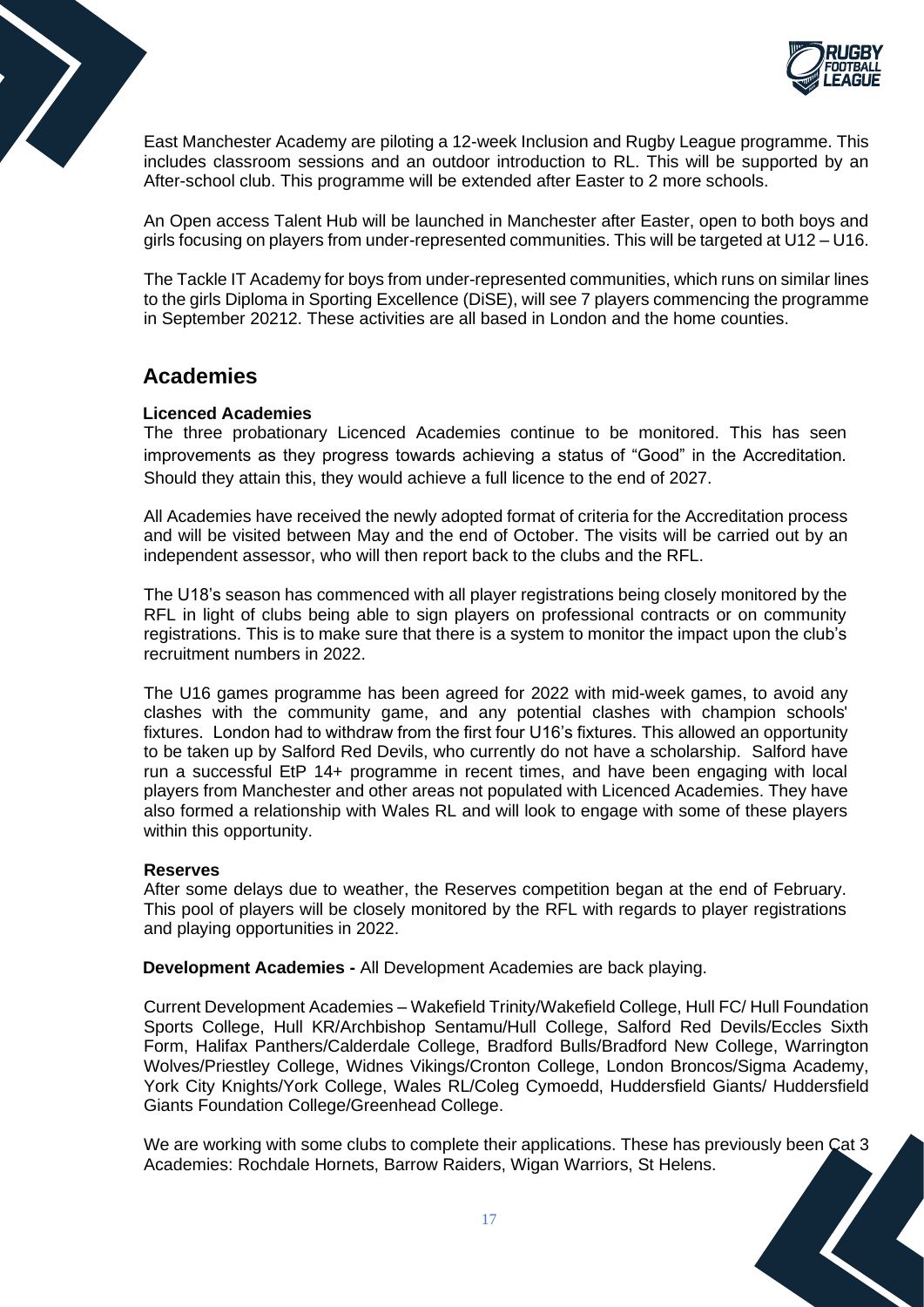

We are working towards creating a "Development Academy League" for more remote areas: West Cumbria, London, North East.

## **Girls Talent Pathways**

**Talent Hubs –** The Regional Talent Hubs was suspended in 2021, to allow players to focus on their community RL. This programme will return in 2022.

The Hubs will be held in May/June with three sites – North West, West Yorkshire and Central Yorkshire. The 2 age groups will be U15 & U16 with 24 players per age group per hub. A wider regional offer with a national footprint will be run by the Development department.

**DiSE –** The DiSE programme saw its first graduates including Keira Bennett who played in the WSL Grand Final for Leeds Rhinos. Thirty new athletes joined the 30 players who have moved into the second year of the programme. All the players will be attending a 5-day training camp at Woodhouse Grove at Easter.

Conor Meese has been appointed as DiSE Manager and will oversee all the programmes: Girls, Tackle IT and Elite Academies. This is a significant investment in developing the programme.

# 4. **MATCH OFFICIALS**

### **Recruitment**

| 2022                                  | <b>Date</b> | <b>Attended</b> | <b>Male</b> | <b>Female</b> | Joined society? | <b>Retain</b> % |
|---------------------------------------|-------------|-----------------|-------------|---------------|-----------------|-----------------|
|                                       |             |                 |             |               |                 |                 |
| Cornwall, Virtual                     | 07/01/2022  |                 |             | $\Omega$      | <b>TBC</b>      |                 |
| Rochdale, Rochdale Mayfield ARLFC     | 15/01/2022  | 4               | 0           | 4             | TBC.            |                 |
| Armed Forces, Aldershot Garrison      | 19/02/2022  | 4               | 4           | $\Omega$      | TBC.            |                 |
| <b>Barrow, Barrow Island ARLFC</b>    | 21/02/2022  | 8               | 7           |               | TBC.            |                 |
| Virtual, West Cumbria                 | 23/02/2022  | 5               | 5           | $\Omega$      | TBC             |                 |
| Wigan & St. Helens, Ince Rose Bridge  | 26/02/2021  | <b>TBC</b>      |             |               |                 |                 |
| Virtual, ZOOM                         | 07/03/2022  | <b>TBC</b>      |             |               |                 |                 |
| Featherstone Rovers, Post Office Road | 02/04/2022  | <b>TBC</b>      |             |               |                 |                 |
| Barrow, Hindpool ARLFC                | 11/04/2022  | <b>TBC</b>      |             |               |                 |                 |
| Virtual, ZOOM                         | 12/04/2022  | <b>TBC</b>      |             |               |                 |                 |
| Armed Forces, RAF Leeming             | 23/04/2022  | <b>TBC</b>      |             |               |                 |                 |
| Virtual, ZOOM                         | 09/05/2022  | TBC             |             |               |                 |                 |
|                                       |             |                 |             |               |                 |                 |
| Total:                                |             | 22              | 17          | 5             |                 |                 |

The 2022 strategy is to run the traditional classroom-based courses alongside a selection of virtual courses across the year. The table shows a promising start to the year and we will continue to add more opportunities throughout the year.

Aaron Moore is in charge of the Lead the Game project. A course took take place at the Aldershot Garrison in February with the aim of getting more Armed Forces veterans onto the pathway.

### **Retention**

The BARLA Cup Finals saw the first all-female match officials' team. Rhiannon Horsman refereed the game, with Annabelle Jackson and Megan Mills the touch judges, and Beth Neilson the reserve referee.